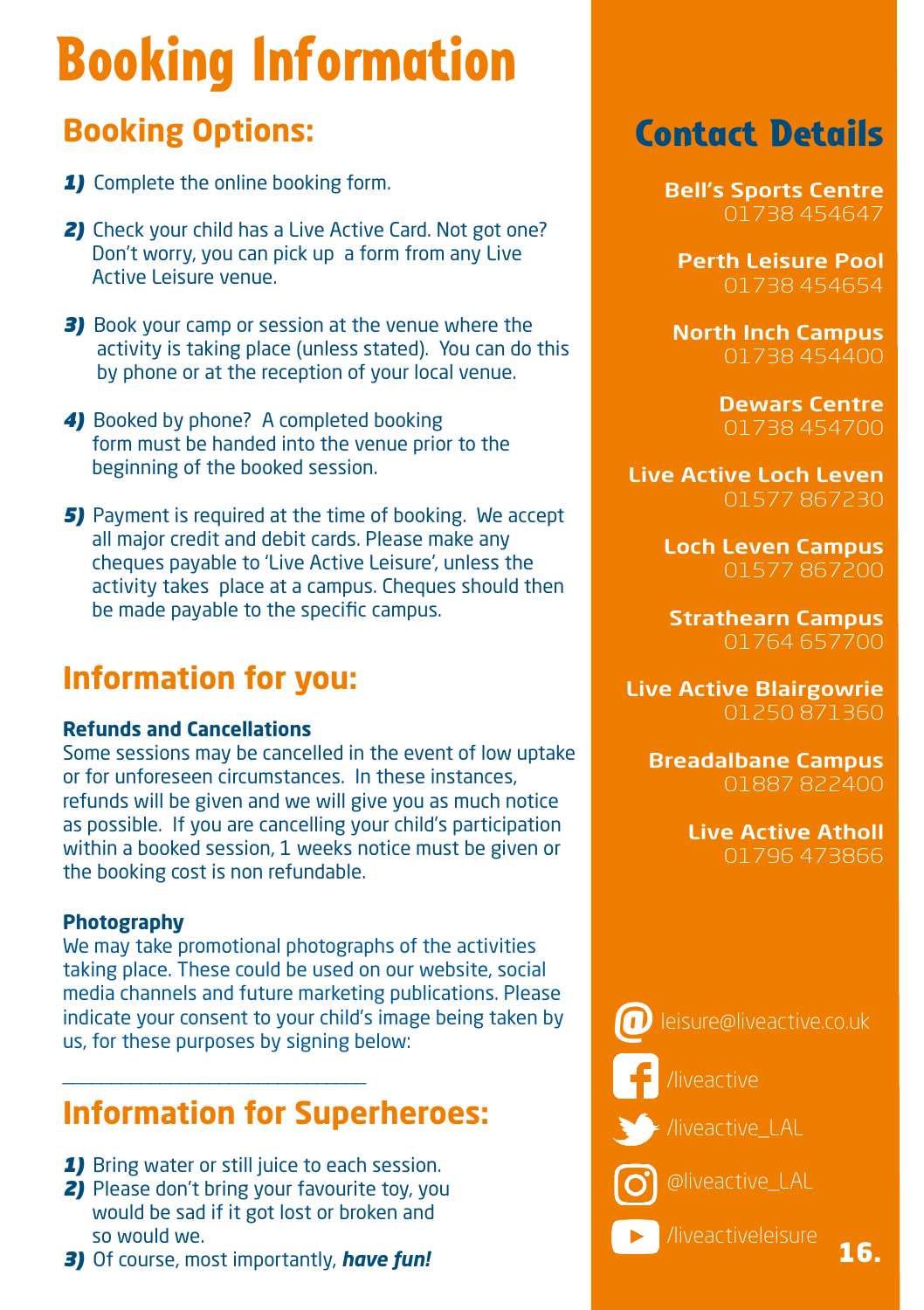## Booking For

| <b>DUUNIIIY FUHII</b>                      |                                                                                                                                                                                                                                         |        |                   |           |  |
|--------------------------------------------|-----------------------------------------------------------------------------------------------------------------------------------------------------------------------------------------------------------------------------------------|--------|-------------------|-----------|--|
| <b>Child's Details</b>                     |                                                                                                                                                                                                                                         |        |                   |           |  |
| Name:                                      |                                                                                                                                                                                                                                         |        |                   |           |  |
| Address:                                   |                                                                                                                                                                                                                                         |        |                   |           |  |
|                                            |                                                                                                                                                                                                                                         |        |                   |           |  |
|                                            |                                                                                                                                                                                                                                         |        | Postcode:         |           |  |
| Day Tel No:                                |                                                                                                                                                                                                                                         |        | <b>Mobile No:</b> |           |  |
| $D.O.B$ :                                  |                                                                                                                                                                                                                                         | Email: |                   |           |  |
| School:                                    |                                                                                                                                                                                                                                         |        |                   |           |  |
| <b>Emergency Contact Name:</b>             |                                                                                                                                                                                                                                         |        |                   |           |  |
| <b>Emergency Contact Tel No:</b>           |                                                                                                                                                                                                                                         |        |                   |           |  |
| Relationship to Child:                     |                                                                                                                                                                                                                                         |        |                   |           |  |
|                                            | Are you or your child a Direct Debit or Annual Member?                                                                                                                                                                                  |        | <b>Yes</b>        | <b>No</b> |  |
| <b>Child's Medical Details</b>             |                                                                                                                                                                                                                                         |        |                   |           |  |
| Doctor Name:                               |                                                                                                                                                                                                                                         |        | Tel No:           |           |  |
|                                            | Please provide details of any medication currently taken by the applicant:                                                                                                                                                              |        |                   |           |  |
|                                            |                                                                                                                                                                                                                                         |        |                   |           |  |
|                                            |                                                                                                                                                                                                                                         |        |                   |           |  |
|                                            | Does he/she have any medical condition which may affect their ability to participate in the session?<br>Or have any special needs / physical, learning or sensory disability. If yes please provide details:                            |        |                   |           |  |
|                                            |                                                                                                                                                                                                                                         |        |                   |           |  |
|                                            |                                                                                                                                                                                                                                         |        |                   |           |  |
|                                            |                                                                                                                                                                                                                                         |        |                   |           |  |
| <b>Consent</b>                             | I consent to the applicants participation in the activity and the processing of personal data and health                                                                                                                                |        |                   |           |  |
|                                            | information for the purposes of my child receiving services from Live Active Leisure. To the best of my                                                                                                                                 |        |                   |           |  |
|                                            | knowledge the applicant is medically fit to participate in the activities involved. I undertake to notify the<br>appropriate venue in the event of any relevant changes in fitness, which may take place.                               |        |                   |           |  |
| Signed:                                    |                                                                                                                                                                                                                                         |        | Date:             |           |  |
| Marketing                                  |                                                                                                                                                                                                                                         |        |                   |           |  |
|                                            | Live Active Leisure take your privacy seriously. We collect personal data when you register with us and will only use                                                                                                                   |        |                   |           |  |
|                                            | your personal data to administer your account or provide important information about our products and services.<br>However, from time to time we would like to contact you with information regarding new classes, special offers, Live |        |                   |           |  |
|                                            | Active events and more. If you agree to being contacted in this way, please tick the relevant boxes:                                                                                                                                    |        |                   |           |  |
| Post                                       | Email                                                                                                                                                                                                                                   | Phone  | <b>SMS</b>        | Social    |  |
|                                            | We promise that we will never share your details for marketing purposes with any third parties. For more information<br>explaining how we use your information please see our privacy policy available on our website.                  |        |                   |           |  |
|                                            |                                                                                                                                                                                                                                         |        |                   |           |  |
| <b>Office Use Only</b><br><b>Activity:</b> |                                                                                                                                                                                                                                         |        |                   |           |  |
|                                            |                                                                                                                                                                                                                                         |        |                   |           |  |

**Our Date Promise:** The information provided by you will be used only for the purpose stated. In terms of the Data Protection Act 1998 & General Data Protection Regulations (GDPR) 2016, you are entitled to know what personal information Live Active Leisure hold about you. Application should be made to the Data Protection Officer, Live Active Leisure, Caledonia House, Hay Street, Perth, PH1 5HS.

Day: Time: